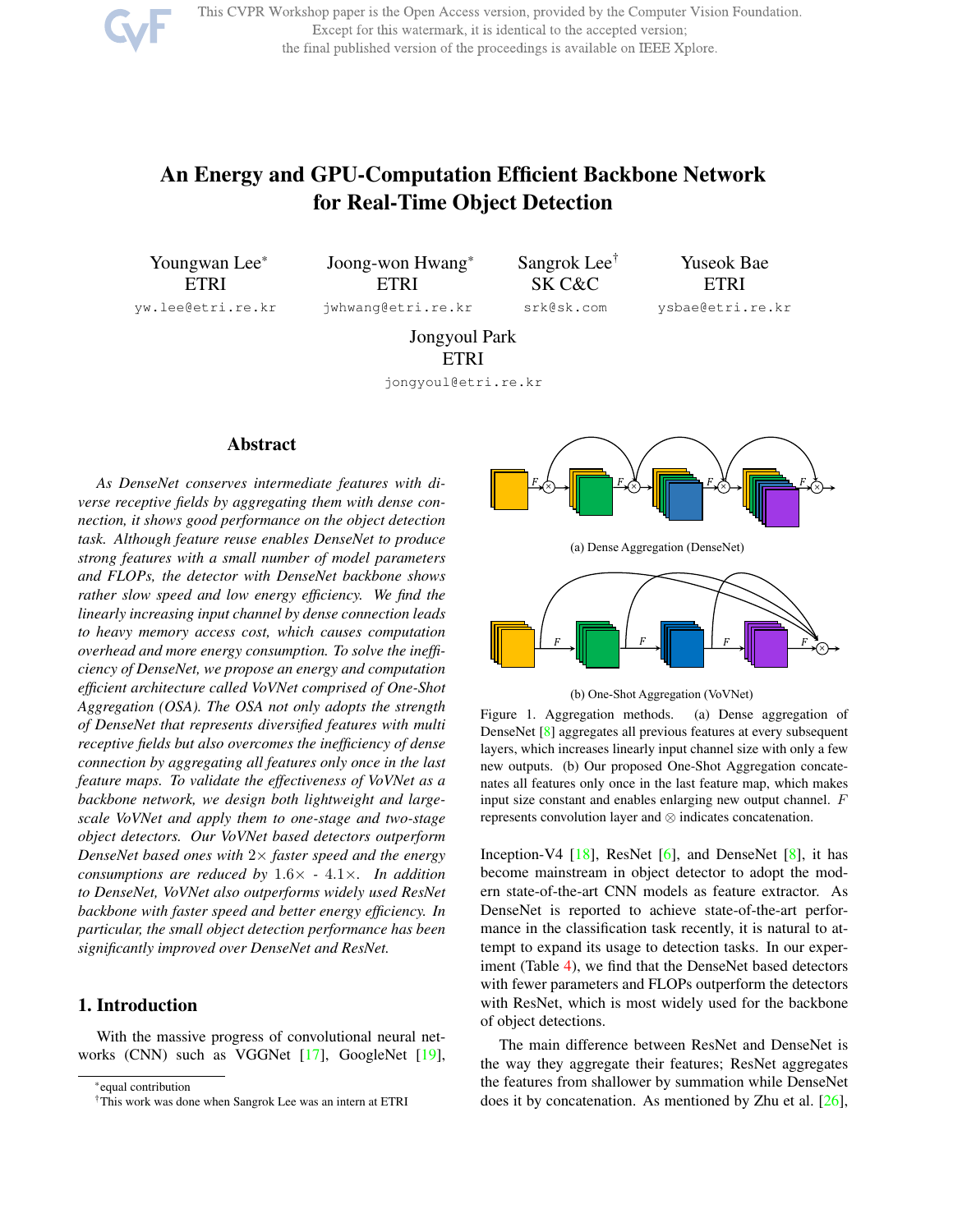information carried by early feature maps would be washed out as it is summed with others. On the other hand, by concatenation, information would last as it preserves original forms. Several works [19, 12, 10] demonstrate that the abstracted feature with multiple receptive fields can capture visual information in various scales. As detection task requires models to recognize an object in more various scale than classification, preserving information from various layers is especially important for detection as each layer has different receptive fields. Therefore, preserving and accumulating feature maps of multiple receptive fields, DenseNet has better and diverse feature representation than ResNet in terms of object detection task.

However, we also find in the experiment that detectors with DenseNet which has fewer FLOPs and model parameters spend more energy and time than those with ResNet. This is because there are other factors than FLOPs and model size that influence on energy and time consumption. First, memory access cost (MAC) required to accessing memory for intermediate feature maps is crucial factor of the consumptions  $[13, 22]$ . As illustrated in Figure 1(a), since all previous feature maps in DenseNet are used as input to the subsequent layer by dense connection, it causes the memory access cost to increase quadratically with network depth and in turn leads to computation overhead and more energy consumption.

Second, with respect to GPU parallel computation, DenseNet has the limitation of computation bottleneck. In general, GPU parallel computing utilization is maximized when operand tensor is larger [14, 23, 10]. However, due to linearly increasing input channel, DenseNet is needed to adopt 1×1 convolution bottleneck architecture for reducing input dimension and FLOPs, which results in rather increasing the number of layers with smaller operand tensor. As a result, GPU-computation becomes inefficiency.

The goal of this paper is to improve DenseNet to be more efficient while preserving the benefit from concatenative aggregation for object detection task. We first discuss about MAC and GPU-computation efficiency and how to consider the factors in architecture designing stage. Secondly, we claim that the dense connections in intermediate layers of DenseNet are inducing the inefficiencies and hypothesize that the dense connections are redundant. With these thoughts, we propose a novel One-Shot Aggregation (OSA) that aggregates intermediate features at once as shown in Figure 1(b). This aggregation method brings great benefit to MAC and GPU computation efficiency while it preserves the strength of concatenation. With OSA modules, we build VoVnet<sup>1</sup>, energy efficient backbone for real-time detection. To validate the effectiveness of VoVNet as backbone network, we apply VoVNet to various object detectors such as DSOD, RefineDet, and Mask R-CNN. The results

show that VoVNet based detectors outperform DenseNet or ResNet based ones with better energy efficiency and speed.

## 2. Factors of Efficient Network Design

When designing *efficient* network, many studies such as MobileNet v1 [7], MobileNet v2 [15], ShuffleNet v1 [25], ShuffleNet v2  $[13]$ , and Pelee  $[20]$  have focused mainly on reducing *FLOPs* and *model sizes* by using depthwise convolution and 1×1 convolution bottleneck architecture. However, reducing FLOPs and model sizes does not always guarantee the reduction of GPU inference time and real energy consumption. Ma *et al*. [13] shows an experiment that ShuffleNet v2 with a similar number of FLOPs runs faster than MobileNet v2 on GPU. Chen *et al*. [2] also shows that while SqueezeNet has 50x fewer weights than AlexNet, it consumes more energy than AlexNet. These phenomena imply that FLOPs and model sizes are indirect metrics to measure practicality and designing the network based on the metrics should be reconsidered. To build *efficient* network architectures that focus on a more practical and valid metrics such as energy per image and frame per second (FPS), besides FLOPs and model parameters, it is important to consider other factors that influence on energy and time consumption.

#### 2.1. Memory Access Cost

The first factor we point out is *memory accesses cost* (MAC). The main source of energy consumption in CNN is memory accesses than computation [22]. Specifically, accessing data from the DRAM (Dynamic Random Access Memory) for an operation consumes orders of magnitude higher energy than the computation itself. Moreover, the time budget on memory access accounts for a large proportion of time consumption and can even be the bottleneck of the GPU process [13]. This implies that even under the same number of computation and parameter if the total number of memory access varies with model structure, the energy consumption will be also different.

One reason that causes the discrepancy between model size and the number of memory access is the *intermediate activation memory footprint*. As stated by Chen *et al*. [1], the memory footprint is attributed to both filter parameter and intermediate feature maps. If the intermediate feature maps are large, the cost for memory access increases even with the same model parameter. Therefore, we consider MAC, which covers the memory footprint for filter parameter and intermediate feature map size both, to an important factor for network design. Specifically, we follow the method of Ma *et al*. [13] to calculate MAC of each convolutional layers as below

$$
MAC = hw(c_i + c_o) + k^2 c_i c_o \tag{1}
$$

<sup>&</sup>lt;sup>1</sup>It means Variety of View Network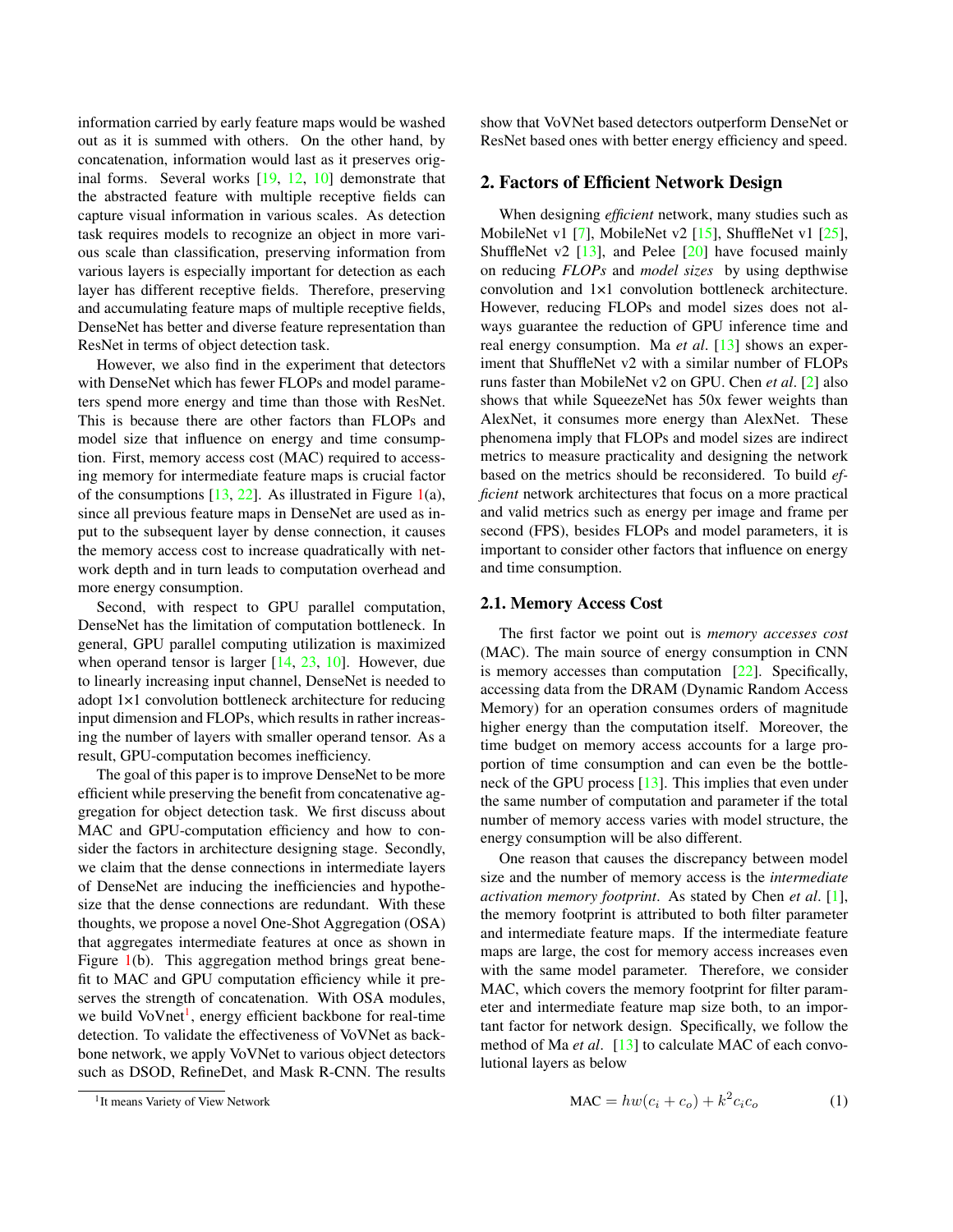The notations  $k, h, w, c_i, c_o$  denote kernel size, height/width of input and output response, the channel size of input, and that of output response, respectively.

# 2.2. GPU-Computation Efficiency

The network architectures that reduce their FLOPs for speed is based on the idea that every floating point operation is processed on the same speed in a device. However, this is incorrect when a network is deployed on GPU. This is because of GPU parallel processing mechanism. As GPU is able to process multiple floating processes in time, it is important to utilize its computational ability efficiently. We use the term GPU-computation efficiency for this concept.

GPU parallel computing power is utilized better as the computed data tensor becomes larger [23, 10]. Splitting a large convolution operation into several fragmented smaller operations makes GPU computation inefficient as fewer computations are processed in parallel. In the context of network design, this implies that it is better to compose network with fewer layers if the behavior function is same. Moreover, adopting extra layers causes kernel launching and synchronization which result in additional time overhead [13].

Accordingly, although the technique such as depthwise convolution and 1×1convolution bottleneck can reduce the number of FLOPs, it is harmful to GPU-computation efficiency as it adopts additional 1×1 convolution. More generally, GPU-computation efficiency varies with the model architecture. Therefore, for validating computation efficiency of network architectures, we introduce *FLOPs per Second* (FLOP/s) which is computed by dividing the actual GPU inference time from the total FLOPs. High FLOP/s implies the architecture utilize GPU power efficiently.

# 3. Proposed Method

#### 3.1. Rethinking Dense Connection

The dense connection that aggregates all intermediate layers induces inevitable inefficiency, which comes from that input channel size of each layer increases linearly as the layer proceed. Because of the intensive aggregation, the dense block can produce only a few features with FLOPs or parameters constraint. In other words, DenseNet trades the quantity of features for the quality of features via the dense connection. Although the performance of DenseNet seems to prove the trade is beneficial, there are some other drawbacks of the trade in perspective of energy and time.

First, dense connections induce high *memory access cost* which is paid by energy and time. As mentioned by Ma *et al*. [13], the lower boundary of MAC, or the number of memory access operation, of a convolutional layer can be represented by  $MAC \ge 2\sqrt{\frac{hwB}{k^2} + \frac{B}{hw}}$  when  $B =$  $k^2 h w c_i c_o$  is the number of computation. Because the lower



Figure 2. The average absolute filter weights of convolutional layers in trained DenseNet [8] (*top)* and VoVNet (*middle, bottom*). The color of pixel  $(i, j)$  encodes the average  $L1$  norm of weights connecting layer  $s$  to  $l$ . OSA module  $(x/y)$  indicates that the OSA modules consist of x layers with y channels.

boundary has its ground on mean value inequality, MAC can be minimized when the input and output have the same channel size under fixed number of computation or model parameter. Dense connections increase input channel size while output channel size remains constant, and as a result, each layer has imbalanced input and output channel sizes. Therefore, DenseNet has high MAC among the models with the same number of computations or parameters and consumes more energy and time.

Second, the dense connection imposes the use of bottleneck structure which harms the efficiency of GPU parallel computation. The linearly increasing input size is critically problematic when model size is big because it makes the overall computation grows quadratically with respect to depth. To suppress this growth, DenseNet adopts the bottleneck architecture which adds 1×1 convolutional layers to maintain the input size of  $3 \times 3$  convolutional layer constant. Although this solution can reduce FLOPs and parameters, it harms the GPU parallel computation efficiency as discussed. Bottleneck architecture divides one  $3 \times 3$  convolutional layer into two smaller layers and causes more sequential computations, which lowers the inference speed.

Because of these drawbacks, DenseNet becomes ineffi-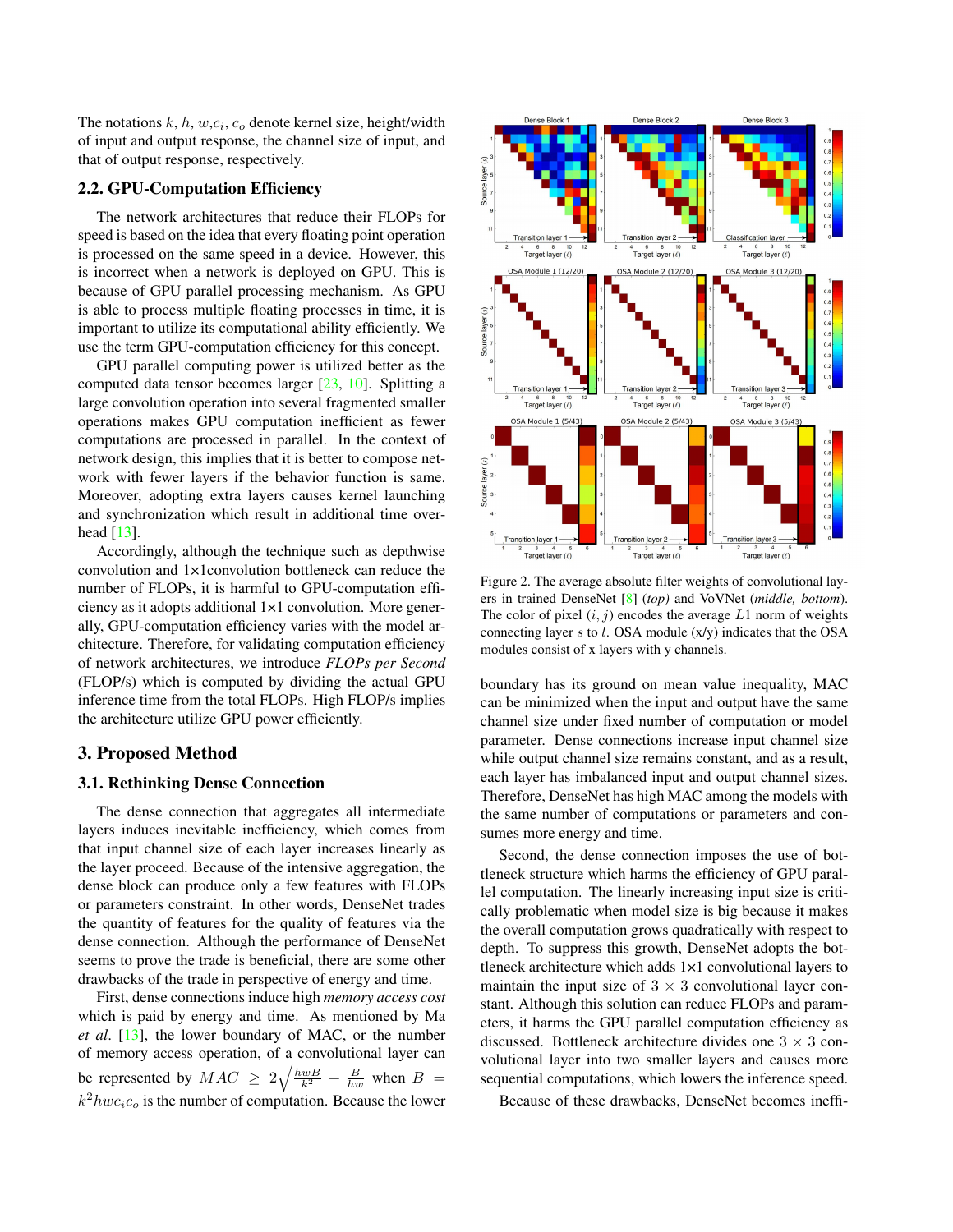cient in terms of energy and time. To improve efficiency, we first investigate how dense connections actually aggregate the features once the network is trained. Hu *et al*. [8] illustrate the connectivity of the dense connection by evaluating normalized L1 norm of input weights to each layer. These values show the normalized influences of each preceding layer to corresponding layers. The figures are represented in Figure 2 (*top*).

In Dense Block3, the red boxes near the diagonal show that aggregations on intermediate layers are active. However, in the classification layer, only a small proportion of intermediate features is used. In contrast, in Dense Block1 transition layer aggregates the most of its input feature well while intermediate layers do not.

With the observations, we hypothesize that there is a negative relation between the strength of aggregation on intermediate layers and that of final layers. This can be true if the dense connection between intermediate layers induces correlation between features from each layer. This means that dense connection makes later intermediate layer produce the features that are better but also similar to the features from former layers. In this case, the final layer is not required to learn to aggregate both features because they are representing *redundant information*. As a result, the influence of the former intermediate layer to the final layer becomes small.

As all intermediate features are aggregated to produce final feature in the final layer, it is better to produce intermediate features that can complement each other, or less correlated. Therefore, we can extend our hypothesis to that the effect of dense connections in intermediate feature is relatively *little* with respect to the cost. To verify the hypotheses, we redesign a novel module that aggregates its intermediate features only on the final layer of each block.

#### 3.2. One-Shot Aggregation

We integrate previously discussed thoughts into efficient architecture, one-shot aggregation (OSA) module which aggregates its feature in the last layer at once. Figure 1(b) illustrates the proposed OSA module. Each convolution layer is connected by two-way connection. One way is connected to the subsequent layer to produce the feature with a larger receptive field while the other way is aggregated only once into the final output feature map. The difference with DenseNet is that the output of each layer is not routed to all subsequent intermediate layers which makes the input size of intermediate layers constant.

To verify our hypotheses that there is a negative relation between the strength of aggregation on intermediate layers and that on final layer, and that the dense connections are redundant, we conduct the same experiment with Hu *et al*. [8] on OSA module. We designed OSA modules to have the similar number of parameter and computation with dense block which is used in DenseNet-40. First, we investigate the result on the OSA module with the same number of layers with the dense block, which is 12 (Figure 2 (*middle*)). The output is bigger than that of dense block as the input size of each convolution layers is reduced. The network with OSA modules shows 93.6% accuracy on CIFAR-10 classification which is slightly dropped by 1.2% but still higher than ResNet with similar model size. It can be observed that the aggregations in final layers become more intense as the dense connections on intermediate layers are pruned.

Moreover, the weights of transition layer of OSA module show the different pattern with that of DenseNet: features from shallow depth are more aggregated on the transition layer. Since the features from deep layer are not influencing strongly on transition layers, we can reduce the layer without significant effect. Therefore, we reconfigure OSA module to have 5 layers with 43 channels each (Figure 2 (*bottom*)). Surprisingly, with this module, we achieve error rate 5.44% which is similar to that of DenseNet-40 (5.24%). This implies that building deep intermediate feature via dense connection is less effective than expected.

Although the network with OSA module has slightly decreased performance on CIFAR-10, which does not necessarily imply it will underperform on detection task, it has much less MAC than that with dense block. By following Eq. (1), it is estimated that substituting dense block of DenseNet-40 to OSA module with 5 layers with 43 channels reduces MAC from 3.7M to 2.5M. This is because the intermediate layers in OSA have the same size of input and output which leads MAC to the lower boundary. This means that one can build faster and more energy efficient network if the MAC is the dominant factor of energy and time consumption. Specifically, as detection is performed on a higher resolution than classification, the intermediate memory footprint will become larger and MAC will reflect the energy and time consumption more appropriately.

Also, OSA improves GPU computation efficiency. The input sizes of intermediate layers of OSA module are constant. Hence, it is unnecessary to adopt additional 1×1 conv bottleneck to reduce dimension. Moreover, as the OSA module aggregates the shallow features, it consists of fewer layers. As a result, the OSA module is designed to have only a few layers that can be efficiently computed in GPU.

#### 3.3. Configuration of VoVNet

Due to the diversified feature representation and efficiency of the OSA modules, our VoVNet can be constructed by stacking only a few modules with high accuracy and fast speed. Based on the confirmation that the shallow depth is more aggregated in Figure 2, we can configure the OSA module with a smaller number of convolutions with larger channel than DenseNet. There are two types of VoVNet: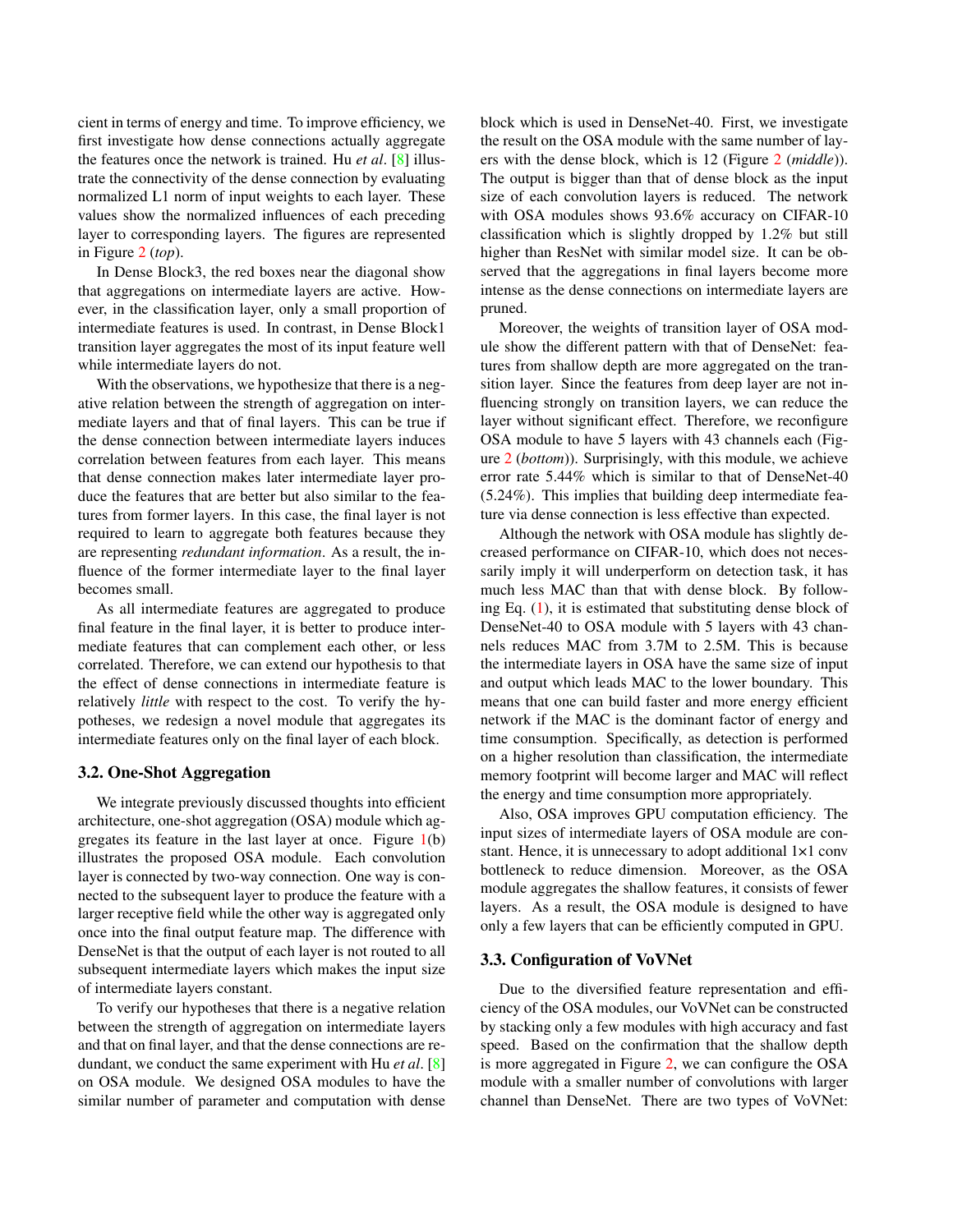| Type       | <b>Output Stride</b> | VoVNet-27-slim                     | VoVNet-39  | VoVNet-57                          |                                  |                                                  |  |  |
|------------|----------------------|------------------------------------|------------|------------------------------------|----------------------------------|--------------------------------------------------|--|--|
| Stem       |                      | $3 \times 3$ conv, 64, stride=2    |            | $3 \times 3$ conv, 64, stride=2    |                                  | $3 \times 3$ conv, 64, stride=2                  |  |  |
| Stage 1    |                      | $3 \times 3$ conv, 64, stride=1    |            | $3 \times 3$ conv, 64, stride=1    |                                  | $3 \times 3$ conv, 64, stride=1                  |  |  |
|            |                      | $3 \times 3$ conv, 128, stride=1   |            | $3 \times 3$ conv, 128, stride=1   | $3 \times 3$ conv, 128, stride=1 |                                                  |  |  |
| OSA module |                      | $3 \times 3$ conv, 64, $\times 5$  | $\times 1$ | $3 \times 3$ conv, 128, $\times 5$ | $\times 1$                       | $3 \times 3$ conv, 128, $\times 5$<br>$\times 1$ |  |  |
| Stage 2    |                      | concat & $1\times1$ conv, 128      |            | concat & $1\times1$ conv, 256      |                                  | concat & $1\times1$ conv, 256                    |  |  |
| OSA module | 8                    | $3 \times 3$ conv, 80, $\times 5$  | $\times 1$ | $3 \times 3$ conv, 160, $\times 5$ | $\times 1$                       | $3 \times 3$ conv, 160, $\times 5$<br>$\times 1$ |  |  |
| Stage 3    |                      | concat & $1\times1$ conv, 256      |            | concat & $1\times1$ conv, 512      |                                  | concat & $1\times1$ conv, 512                    |  |  |
| OSA module | 16                   | $3 \times 3$ conv, 96, $\times 5$  | $\times 1$ | $3 \times 3$ conv, 192, $\times 5$ | $\times 2$                       | $3 \times 3$ conv, 192, $\times 5$<br>$\times 4$ |  |  |
| Stage 4    |                      | concat & $1\times1$ conv, 384      |            | concat & $1\times1$ conv, 768      |                                  | concat & $1\times1$ conv, 768                    |  |  |
| OSA module | 32                   | $3 \times 3$ conv, 112, $\times 5$ | $\times$ 1 | $3 \times 3$ conv, 224, $\times 5$ | $\times 2$                       | $3 \times 3$ conv, 224, $\times 5$<br>$\times 3$ |  |  |
| Stage 5    |                      | concat & $1\times1$ conv, 512      |            | concat & $1\times1$ conv, 1024     |                                  | concat & $1\times1$ conv, 1024                   |  |  |

Table 1. Overall architecture of VoVNet. Downsampling is done by  $3 \times 3$  max pooling with a stride of 2 at the end of each stage. Note that each *conv* layer has the sequence Conv-BN-ReLU.

lightweight network, *e.g*., VoVNet-27-slim, and large-scale network, *e.g*., VoVNet-39/57. VoVNet consists of a stem block including 3 convolution layers and 4 stages of OSA modules with output stride 32. An OSA module is comprised of 5 convolution layers with the same input/output channel for minimizing MAC as discussed in Section 3.1. Whenever the stage goes up, the feature map is downsampled by  $3 \times 3$  max pooling with stride 2. VoVNet-39/57 have more OSA modules at the 4th and 5th stage where downsampling is done in the last module.

Since the semantic information in high-level is more important for object detection task, we increase the proportion of high-level features relative to low-level ones by growing the output channels at different stages. Contrary to the limitation of only a few new outputs in DenseNet, our strategy allows VoVNet to express better feature representation with fewer total layers (*e.g*., VoVNet-57 vs. DenseNet-161). The details of VoVNet architecture are shown in Table 1.

## 4. Experiments

In this section, we validate the effectiveness of the proposed VoVNet as backbone for object detection in terms of GPU-computation and energy efficiency. At first, for comparison with lightweight DenseNet, we apply our lightweight VoVNet-27-slim to DSOD [16] that is the first detector using DenseNet. Then, we compare with stateof-the-art *lightweight* object detectors such as Pelee [20] that also uses a DenseNet-variant backbone and SSD-MobileNet [7].

Furthermore, to validate the possibility of generalization to large-scale models, we extend the VoVNet to state-ofthe-art one-stage detector, *e.g*., RefineDet [24], and twostage detector, *e.g*., Mask R-CNN [5], on more challenging COCO [11] dataset. Since ResNet is the most widely used backbone for object detection and segmentation task, we compare VoVNet with ResNet as well as DenseNet. In particular, we compare the speed and accuracy of VoVNet-39/57 with DenseNet-201/161 and ResNet-50/101 as they have similar model sizes.

#### 4.1. Experimental setup

Speed Measurement. For fair speed comparison, we measure the inference time of all models in Table 2, 4 on the same GPU workstation with TITAN X GPU (Pascal architecture), CUDA v9.2, and cuDNN v7.3. It is noted that Pelee  $\lceil 20 \rceil$  merges batch normalization layer into convolution for accelerating the inference time. As the other models also have batch normalization layers, we compare Pelee without merge-bn trick for fair comparison.

Energy Consumption Measurement. We measure the energy consumption of both lightweight and large-scale models during object detection evaluation of VOC2007 test images (*e.g*., 4952 images) and COCO minival images (*e.g*., 5000 images), respectively. GPU power usage is measured with Nvidia's system monitor interface (nvidia-smi). We sample the power value with an interval of 100 millisecond and compute average of the measured power. The energy consumption per image can be calculated as below

Average Power [Joule/Second] Inference speed [Frame/Second] (2)

We also measure total memory usage that includes not only model parameters but also intermediate activation maps. The measured energy and memory footprint in Table 2.

#### 4.2. DSOD

To validate the effectiveness of backbone part, except for replacing DenseNet-67 (referred to DSOD [16] as DS-64-64-16-1) with our VoVNet-27-slim, we follow the same hyper-parameters such as default box scale, aspect ratio, and dense prediction and the training protocol such as 128 total batch size, 100k max iterations, initial learning rate, and learning rate schedule. DSOD with VoVNet is trained on the union of VOC2007 trainval and VOC2012 trainval("07+12") following  $[16]$ . As the original DSOD with DenseNet-67 is trained from scratch, we also train our model without ImageNet pretrained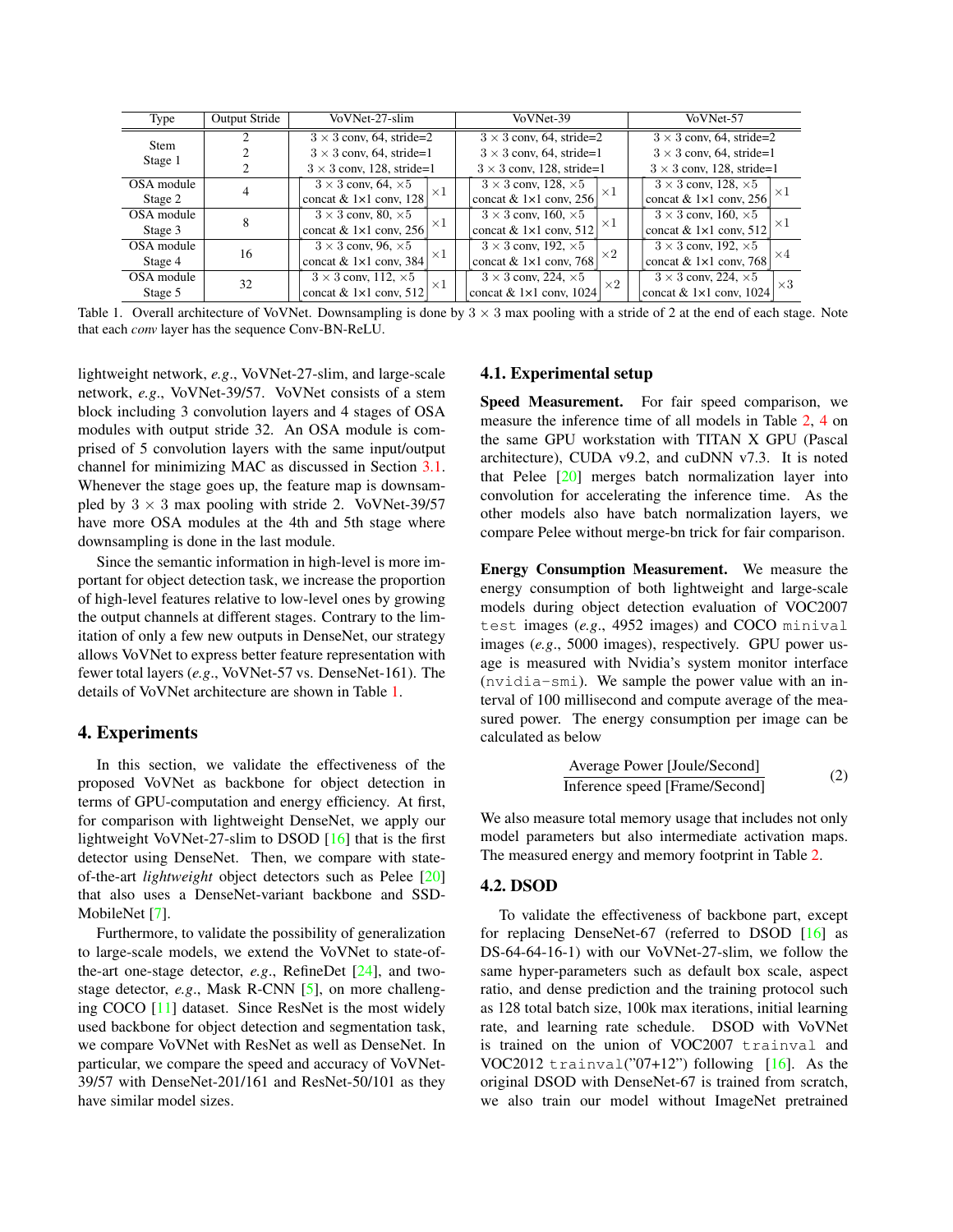

Figure 3. Comparisons of lightweight models in terms of the computation and energy efficiency. (a) shows speed vs. accuracy. (b), (c), and (d) illustrate comparison of GPU-computation-efficiency, energy-efficiency and GPU-computation vs. energy efficiency, respectively.

| Detector      | Backbone              | <b>FLOPs</b><br>(G) | <b>FPS</b><br>$\left(\frac{\text{img}}{\text{s}}\right)$ | #Param<br>(M) | Memory<br>footprint<br>(MB) | Energy<br>Efficiency<br>(J/img) | Computation<br>Efficiency<br>(GFLOP/s) | mAP  |
|---------------|-----------------------|---------------------|----------------------------------------------------------|---------------|-----------------------------|---------------------------------|----------------------------------------|------|
| <b>SSD300</b> | MobileNet [7]         | 1.1                 | 37                                                       | 5.7           | 766                         | 2.3                             | 42                                     | 68.0 |
| Pelee304      | PeleeNet [20]         | 1.2                 | 35                                                       | 5.4           | 1104                        | 2.4                             | 43                                     | 70.9 |
| DSOD300       | DenseNet-67 $[16]$    | 5.3                 | 35                                                       | 5.9           | 1294                        | 3.7                             | 189                                    | 73.6 |
| DSOD300       | <b>VoVNet-27-slim</b> | 5.6                 | 71                                                       | 5.9           | 825                         | 0.9                             | 400                                    | 74.8 |

Table 2. Comparison with lightweight object detectors. All models are trained on VOC 2007 and VOC 2012 *trainval* set and tested on VOC 2007 *test* set.

| <b>Backbone</b> | <b>FLOPs</b><br>(G) | <b>GPU</b><br>time<br>(ms) | #Param<br>(M) | Memory<br>footprint<br>(MB) | mAP  |
|-----------------|---------------------|----------------------------|---------------|-----------------------------|------|
| VoVNet-27-slim  | 5.6                 | 14                         | 5.9           | 825                         | 74.8 |
| + w/ bottleneck | 4.6                 | 18                         | 4.8           | 895                         | 71.1 |

Table 3. Ablation study on  $1\times1$  convolution bottleneck.

model. We implement DSOD with VoVNet-27-slim based on DSOD original Caffe code<sup>2</sup>.

VoVNet vs. DenseNet. As shown in Table 2, the proposed VoVNet-27-slim based DSOD300 achieves 74.87%, which is better than DenseNet-67 based one even with comparable parameters. In addition to accuracy, the inference speed of VoVNet-27-slim is also two times faster than that of the counterpart with comparable FLOPs. The Pelee [20], DenseNet-variant backbone, is designed to decompose a dense block into a smaller two-way dense block, which reduces FLOPs to about  $\times 5$  less than DenseNet-67. However, despite the fewer FLOPs, Pelee has similar inference speed with DSOD with DenseNet-67. We conjecture that decomposing a dense block into smaller fragmented layers deteriorates GPU computing parallelism. The VoVNet-27 slim based DSOD also outperforms Pelee by a large margin of 3.97% at much faster speed.

Ablation study on 1×1 conv bottleneck. To check the influence of  $1\times1$  convolution bottleneck on model-efficiency, we conduct an ablation study where we add a 1×1 convolution in front of every 3×3 convolution operation in OSA module with half channel of the input. Table 3 shows comparison results. VoVNet with 1×1 bottleneck reduces FLOPs and the number of model parameters, but conversely increases GPU inference time and memory footprint compared to without one. The accuracy also drops by 3.69% mAP. This is the problem in the same context as why Pelee is slower than DenseNet-67 despite the fewer FLOPs. As the 1×1 bottleneck decomposes a large 3×3 convolution tensor into several smaller tensors, it rather hampers GPU parallel computations. Although the 1×1 bottleneck decreases the number of parameters, it increases the total number of layers in the network which requires more intermediate activation maps and in turn increases overall memory footprint.

GPU-Computation Efficiency. Although SSD-MobileNet and Pelee have much fewer FLOPs compared to DSOD-DenseNet-67, DenseNet-67 shows comparable inference speed on GPU. In addition, even with similar FLOPs, VoVNet-27-slim runs twice as fast as DenseNet-67. These results suggest that FLOPs can not sufficiently reflect the inference time as GPU-computation efficiencies of models differ significantly. Thus, we set FLOP/s, which means how well the network utilizes GPU computing resources, as GPU-computation efficiency. From this valid metric, VoVNet-27-slim achieves the highest 400 GFLOP/s among other methods as described in Figure  $3(b)$ . The computation efficiency of VoVNet-27-slim is about  $10\times$  higher than those of MobileNet and Pelee, which demonstrates that

<sup>2</sup>https://github.com/szq0214/DSOD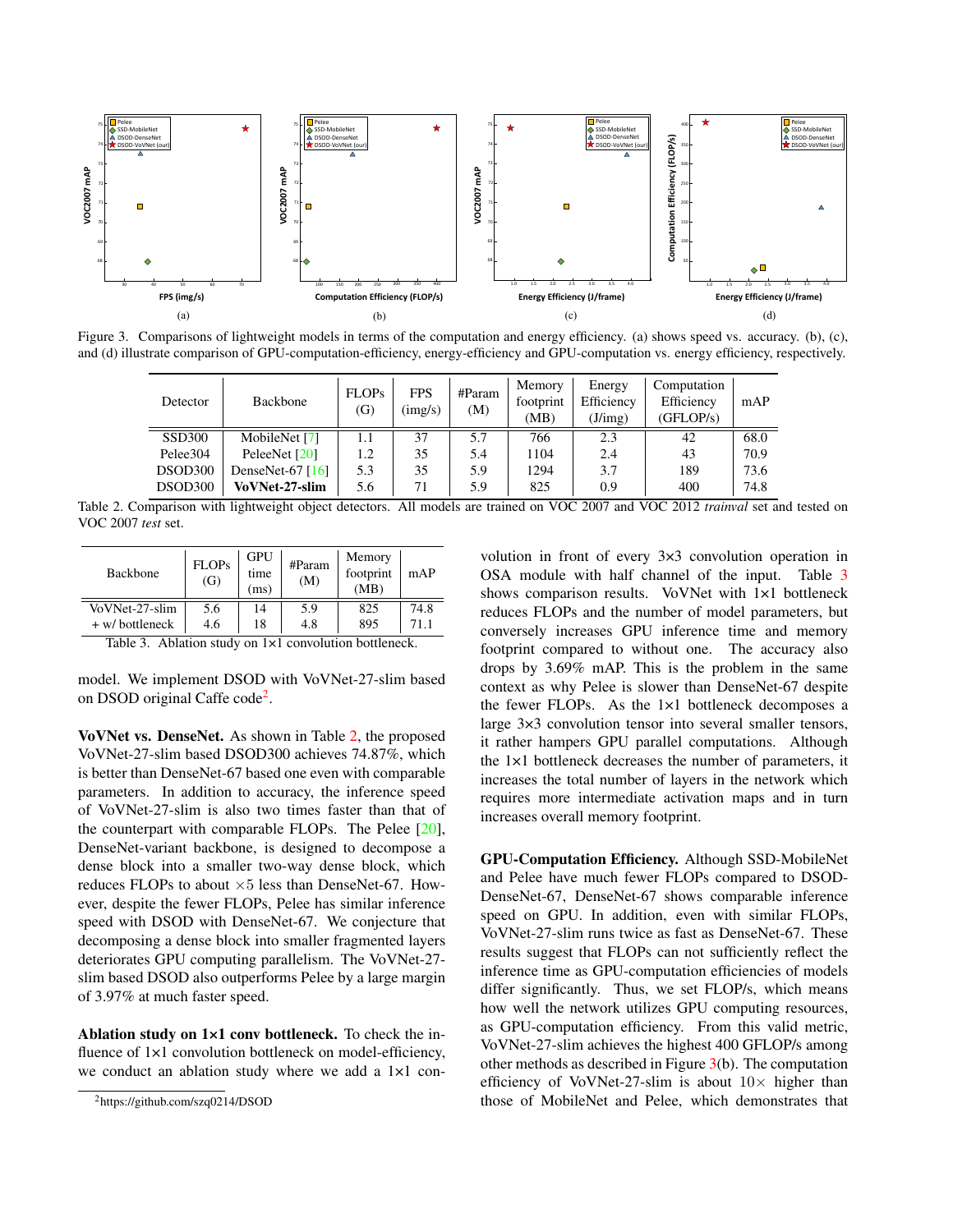

Figure 4. Comparisons of large-scale models on RefineDet320 [24] in terms of the computation and energy efficiency. (a) shows speed vs. accuracy. (b), (c), and (d) illustrate comparison of GPU-computation-efficiency and energy-efficiency, respectively.

| <b>Backbone</b>           | <b>FLOPs</b><br>(G) | <b>FPS</b><br>$\frac{\text{img}}{\text{s}}$ | #param<br>(M)                              | Memory<br>footprint<br>(MB) | Energy<br>Efficiency<br>(J/img) | Computation<br>Efficiency<br>(GFLOP/s) | COCO AP<br>$AP/APS/APM/APL$ |
|---------------------------|---------------------|---------------------------------------------|--------------------------------------------|-----------------------------|---------------------------------|----------------------------------------|-----------------------------|
| ResNet-50 $[6]$           | 25.43               | 23.2                                        | 63.46                                      | 2229                        | 5.3                             | 591.3                                  | 30.3/10.2/32.8/46.9         |
| DenseNet-201 $(k=32)$ [8] | 24.65               | 12.0                                        | 56.13                                      | 3498                        | 9.9                             | 296.9                                  | 32.5/11.3/35.4/50.1         |
| VoVNet-39                 | 32.6                | 25.0                                        | 56.28                                      | 2199                        | 4.8                             | 815.0                                  | 33.5/12.8/36.8/49.2         |
| ResNet-101 $[6]$          | 33.02               | 17.5                                        | 82.45                                      | 3013                        | 7.5                             | 579.2                                  | 32.0/10.5/34.7/50.4         |
| DenseNet-161 $(k=48)$ [8] | 32.74               | 12.8                                        | 66.76                                      | 3628                        | 10.0                            | 419.7                                  | 33.5/11.6/36.6/51.4         |
| VoVNet-57                 | 36.45               | 21.2                                        | 70.32                                      | 2511                        | 5.9                             | 775.5                                  | 33.9/12.8/37.1/50.3         |
| $T = 1, 1, 4$<br>$\sim$   |                     | $\mathbf{1}$                                | <b>Contract Contract Contract Contract</b> |                             | $P \cap P$ $P \cap P$           | $0.000 \cdot 1$                        |                             |

Table 4. Comparison backbone networks on RefineDet320 [24] on COCO *test-dev* set.

the depthwise convolution and decomposing a convolution into the smaller fragmented operations are not an efficient way in terms of GPU computation-efficiency. Given these results, it is worth noting that VoVNet makes full use of GPU computation resource most efficiently. As a result, VoVNet achieves a significantly better speed-accuracy tradeoff as shown in Figure  $3(a)$ .

Energy Efficiency. When validating the efficiency of network, another important thing to consider is energy efficiency (Joule/frame). The metric is the amount of energy consumed to process an image; the lower value means better energy efficiency. We measure energy consumption and obtain the energy efficiencies of VoVNet and other models based detectors. Table 2 shows a tendency between energy efficiency and memory footprint. VoVNet based DSOD consumes only 0.9J per image, which is  $4.1\times$  less than DenseNet based one. We can note that the excessive intermediate activation maps of DenseNet increase the memory footprint, which results in more energy consumption. It is also notable that MobileNet shows worse energy efficiency than VoVNet although its memory footprint is lower. This is because depthwise convolution requires fragmented memory access and in turn increases memory access costs [9].

Figure 3(c) describes *accuracy vs. energy efficiency* where with two times better energy efficiency than MobileNet and Pelee, VoVNet outperforms the counterparts by a large margin of 6.87% and 3.97%, respectively. In addition, Figure 3(d) shows a tendency of efficiency with respect to computation and energy consumption both. VoVNet is

located in the left-upper direction, which means it is the most efficient model in terms of both GPU-computation and energy efficiency.

### 4.3. RefineDet

From this section, we validate the generalization to large-scale VoVNet, *e.g*.,VoVNet-39/57, in RefineDet [24] which is the state-of-the-art one-stage object detector. Without any bells-and-whistles, we simply plug VoVNet-39/57 into RefineDet, following same hyper-parameters and training protocols for fair comparison. We train RefineDet320 for 400k iterations with a batch size of 32 and an initial learning rate of 0.001 which is decreased by 0.1 at 280k and 360k iterations. All models are implemented by RefineDet original Caffe code<sup>3</sup> base. The results are summarized in Table 4.

Accuracy vs. Speed. Figure 4(a) illustrates *speed vs. accuracy*. VoVNet-39/57 outperform DenseNet-201/161 and ResNet50/101 both with faster speed. While VoVNet-39 achieves similar accuracy of 33.5 AP with DenseNet-161, it runs about two times faster than the counterpart with much fewer parameters and less memory footprint. VoV-39 also outperforms ResNet-50 by a large margin of 3.3% absolute AP at comparable speed. These results demonstrate with fewer parameters and memory footprint, the proposed VoVNet is the most efficient backbone network in terms of both accuracy and speed.

<sup>3</sup>https://github.com/sfzhang15/RefineDet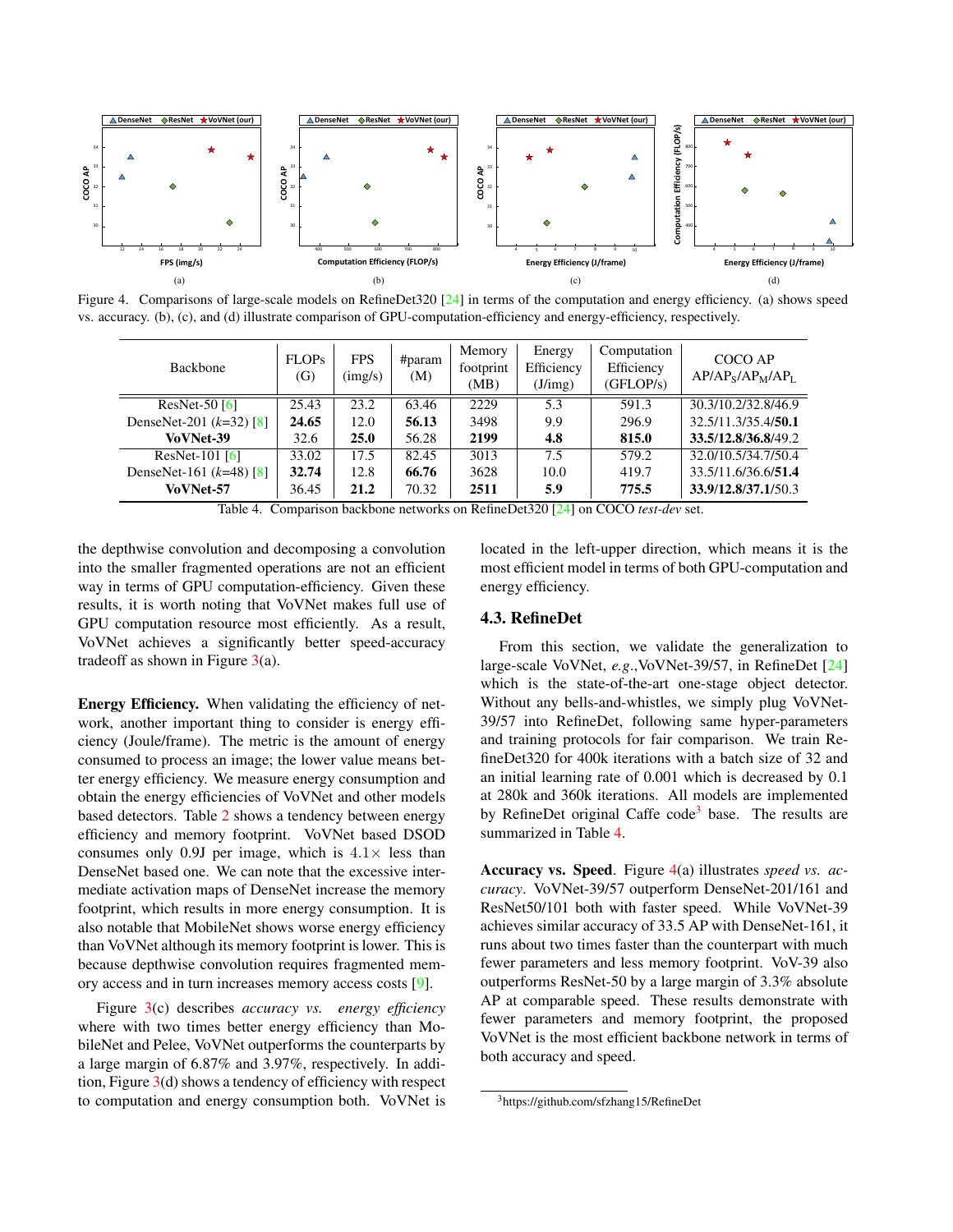GPU-Computation Efficiency. Figure 4(b) shows that VoVNet-39/57 outperform DenseNet and ResNet backbones with higher computation efficiency. In particular, since VoVNet-39 runs faster than DenseNet-201 having fewer FLOPs, VoVNet-39 achieves about three times higher computation efficiency than DenseNet-201 with better accuracy. One can note that although DenseNet-201 (*k*=32) has fewer FLOPs, it runs slower than DenseNet-161 (*k*=48), which means lower computation efficiency. We speculate that deeper and thinner network architecture is computationally in-efficient in terms of GPU parallelism.

**Energy Effficiency.** As illustrated in Figure  $4(c)$ , with higher or comparable accuracy, VoV-39/57 consume only 4.8J and 5.9J per image, which are less than DenseNet-201/161 and ResNet-50/101, respectively. Compared to DenseNet161, the energy consumption of VoVNet-39 is two times less with comparable accuracy. Table 4 shows that the positive relation between memory footprint and energy consumption. From this observation, it can be seen that VoVNet with relatively fewer memory footprint is the most energy efficient. In addition, Figure 4(d) shows that our VoVNet-39/57 are located in the most efficient position in terms of energy and computation.

Small Object Detection. In Table 4, we find that VoVNet and DenseNet obtain higher AP than ResNet on small and medium objects. This supports that conserving the diverse feature representations with multi-receptive fields by concatenative aggregation has the advantage of small object detection. Furthermore, VoVNet improves 1.9%/1.2% small object AP gain from DenseNet121/161, which suggests that generating more features by OSA is better than generating deep features by dense connection on small object detection.

## 4.4. Mask R-CNN from scratch

In this section, we also validate the efficiency of VoVNet as a backbone for a two-stage object detector, Mask R-CNN. Recent works [16, 4] are studied on training without ImageNet pretraining. DSOD is the first one-stage object detector trained from scratch and achieves significant performance due to the deep supervision trait of DenseNet. He *et al*. [4] also prove that when trained from scratch for longer training iterations, Mask R-CNN with Group normalization (GN) [21] achieves comparable or higher accuracy than that with ImageNet pretraining. We also already confirmed our VoVNet with DSOD achieves good performance when training from scratch in Section 4.2.

Thus we also apply VoVNet backbone to Mask R-CNN with GN, the state-of-the-art two-stage object detection and simultaneously instance segmentation. For fair comparison, without any bells-and-whistles, we only exchange

| Backbone   $AP^{bbox}$ $AP^{bbox}_{50}$ $AP^{bbox}_{70}$ $AP^{seg}_{70}$ $AP^{seg}_{50}$ $AP^{seg}_{75}$ $GPU$ time  |  |      |  |  |  |  |                                                          |  |  |
|----------------------------------------------------------------------------------------------------------------------|--|------|--|--|--|--|----------------------------------------------------------|--|--|
| $ResNet-50-GN$   39.5                                                                                                |  | 59.8 |  |  |  |  |                                                          |  |  |
| ResNet-101-GN 41.0 61.1                                                                                              |  |      |  |  |  |  | 43.6 35.2 56.9 37.6 157 ms<br>44.9 36.4 58.2 38.7 185 ms |  |  |
|                                                                                                                      |  |      |  |  |  |  |                                                          |  |  |
| <b>VoVNet-39-GN</b> 41.7 62.2 45.8 36.8 59.0 39.5 152 ms<br><b>VoVNet-57-GN</b> 41.9 62.1 46.0 37.0 59.3 39.7 159 ms |  |      |  |  |  |  |                                                          |  |  |
| Table 5. Detection and segementation results using Mask R-CNN                                                        |  |      |  |  |  |  |                                                          |  |  |
| with Group Normalization [21] trained from scratch for $3\times$                                                     |  |      |  |  |  |  |                                                          |  |  |

schedule and evaluted on COCO *val* set.

ResNet with GN backbone for VoVNet with GN in Mask R-CNN, following same hyperparameters and training protocols [3]. We train VoVNet with GN based Mask R-CNN from scratch with batch size 16 for  $3\times$  schedule in an end-to-end manner as like  $[21]$ . Meanwhile, due to extreme memory footprint of DenseNet and larger input size of Mask R-CNN, we cannot train DenseNet based Mask R-CNN even on the 32GB V100 GPUs. The results are listed in Table 5.

Accuracy vs. Speed. For object detection task, with faster speed, VoVNet-39 obtains 2.2%/0.9% absolute AP gains compared to ResNet-50/101, respectively. The extended version of VoVNet, VoVNet-57 also achieves state-of-theart performance compared to ResNet-101 at faster inference speed. For instance segmentation task, VoVNet-39 also improves 1.6%/0.4% AP from ResNet-50/101. These results support the fact that VoVNet can also provide better diverse feature representation for object detection and simultaneously instance segmentation *efficiently*.

## 5. Conclusion

For real-time object detection, in this paper, we propose an efficient backbone network called VoVNet that makes good use of the diversified feature representation with multi receptive fields and improves the inefficiency of DenseNet. The proposed One-Shot Aggregation (OSA) addresses the problem of linearly increasing the input channel of the dense connection by aggregating all features in the final feature map only at once. This results in constant input size which reduces memory access cost and makes GPUcomputation more efficient. Extensive experimental results demonstrate that not only lightweight but also large-scale VoVNet based detectors outperform DenseNet based ones at much faster speed. For future works, we have plans to apply VoVNet to other detection meta-architecture or semantic segmentation, etc.

## 6. Acknowledgement

This work was supported by Institute of Information & Communications Technology Planning & Evaluation (IITP) grant funded by the Korea government (MSIT) (B0101-15- 0266, Development of High Performance Visual BigData Discovery platform)